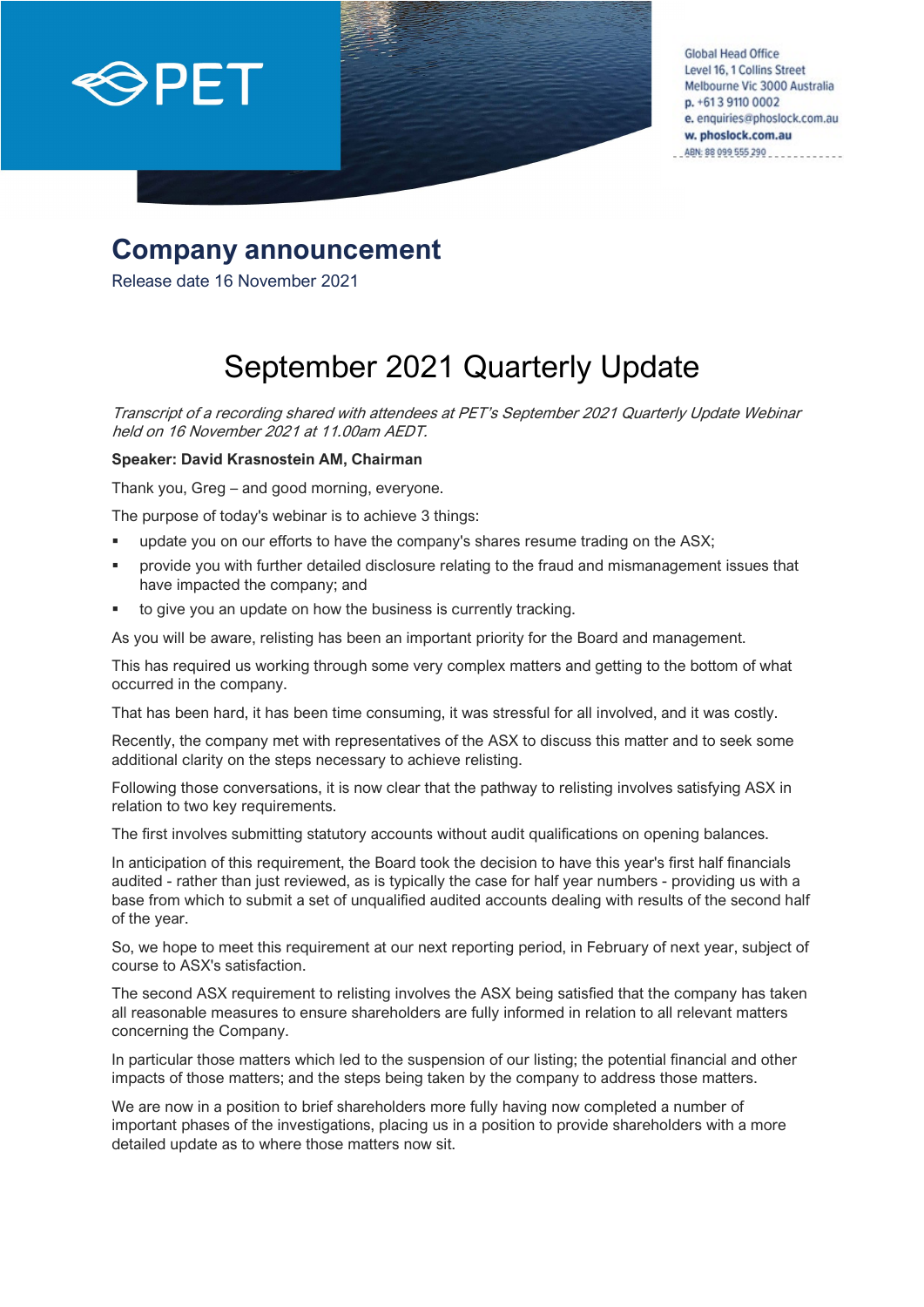

We have also done much of the work in terms of restructuring the business and putting in place processes and other governance standards that ensure these matters cannot reoccur.

I will shortly hand over to our CEO, Lachie McKinnon and CFO, Matthew Parker, to talk to these matters in some detail.

But first I want to make a couple of important points in terms of the timing of these issues and the important role that both Lachie and Matt have played in helping to identify the issues, formulate an appropriate response to those issues, and manage the company through an extremely challenging period.

It is important that shareholders understand that the matters we are now dealing with are largely legacy issues inherited by the current senior management.

Lachie joined the company in January 2020 and took over as Managing Director in May when the previous managing director stood down after the 2020 AGM on May 25.

Matt joined as CFO in early May 2020.

When I accepted the invitation to join the Board in March this year and assume the Chairmanship after the May AGM, I did so knowing in advance that the company had a difficult period to work through.

That was not the case for Lachie and Matt who joined with very different expectations of what their roles would be in the company. Both thought they were joining a fast growing global company and would be engaged in positive and exciting expansion activities. Instead, they have spent their first year dealing with a mountain of stressful issues, cleaning up fraud and mismanagement, and replacing the senior management team globally.

The Board is extremely grateful to both of them for their integrity, diligence and their willingness to stay the course and work through these challenges for the benefit of the shareholders. Their hard work in what has been a long and stressful period, is now paying off as we start to close the door on a number of the issues and look forward to the future of the company and restoring value for shareholders.

I am pleased to say that I can see and feel the progress that has been made because a greater percentage of our time today is spent talking about growing sales, expanding production capability, hiring new staff, broadening our product range and completing high profile international projects, and less time is taken up with discovering and fixing past problems and irregularities.

I'll now ask Lachie to run through some detail of what occurred, the company's response, and our view on outstanding potential liabilities and costs.

#### **Speaker: Lachlan McKinnon, Managing Director & Chief Executive Officer**

Thank you David.

And I would like to add my welcome to the shareholders who have joined us on this webinar and continue to show a close interest in the company.

I joined the company and was appointed Managing Director in May 2020 along with Matt as newly appointed CFO. We both joined what we saw as a fast-growing global company with a fantastic Australian product and we were looking forward to contributing to part of its success story. Despite the legacy issues we still remain excited by that opportunity ......

An early priority was to familiarise ourselves with the quality and rigour of the systems and procedures in place at the company, and in particular with respect to our China operations.

That orientation became difficult and frustrating for both of us. Initially we attributed it to some difficult personalities, cultural differences, and sloppiness in record keeping and processes and procedures. However, a growing number of potential irregularities were identified, and Matt led the internal investigations to clarify and validate those matters.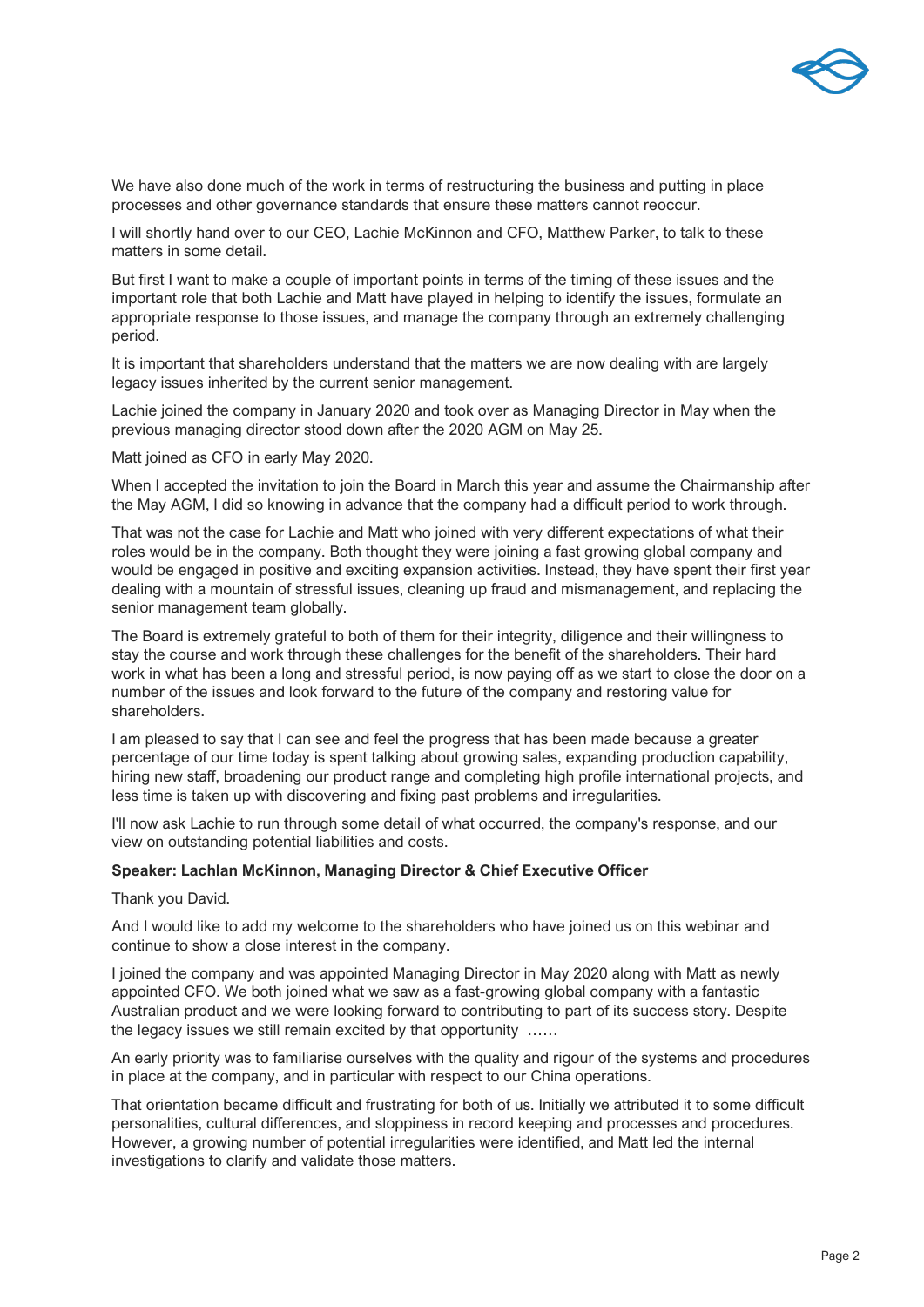

These investigations involved asking questions of employees – some of whom were unco-operative and reviewing company documentation and records, many of which were difficult to retrieve or could not be found.

This reached a head in August, when Arnold Bloch Leibler (ABL) our company legal counsel, were instructed to retain KPMG forensic, to assist with our investigations. KPMG was engaged in two capacities. KPMG's forensic department was engaged to conduct an independent internal investigation into PET's internal operations to assist the company in determining any corporate law issues that may arise out of any conduct uncovered.

Separately, we had notified the irregularities to KPMG's audit department in July. As our incumbent auditor, KPMG's audit department focused on potential accounting irregularities, particularly those associated with related parties.

As a result of our inquiries, various irregularities were identified and further investigations were required to establish the extent of any mismanagement or potential fraud.

Our concerns were reported to the Board, and it was subsequently decided that the company should seek a trading halt on the ASX and then request a suspension of trading, which came into effect on 21 September last year. The suspension ensured the company's shares were not being traded while we continued with the investigations and attempted to quantify the impact of any irregularities that were confirmed.

We also took a decision at that time to engage FTI to provide additional independent consulting support for our China business. FTI is a global corporate finance consultancy specialising in financial due diligence.

Like KPMG, FTI was engaged in two distinct capacities - firstly, to assist with the ongoing management of the China business on an interim basis and secondly, via ABL's engagement, to undertake a forensic review focusing on the Chinese manufacturing operations.

Again, the purpose of the investigation into the Chinese manufacturing operations was to assist the company in determining whether there were any corporate law consequences arising from any conduct uncovered. These investigations were undertaken based on a materiality level of zero.

As a result of its extensive investigations, PET identified false accounting across both our China sales organisation and in relation to our China factory operations. It was established that invoices had been falsified and fictitious transactions had been documented with vendors who did not exist or who had provided no service or product to the company.

During this period of investigation, we also retained expert IT consultants to assist with the gathering of evidence and the retrieval of company records and documents that had been deleted or destroyed. This process was complicated by the necessity to comply with local Chinese regulations relating to moving some of these records and material outside of China.

Focusing on a four-year period, the task of attempting to create a true record of what transactions occurred and the true beneficiaries of various payments that were made has been difficult and has taken some 10 months to conclude. It has involved direct costs of some \$2.5 million. These costs relate to forensic analysis support, audit assurance, legal advice, various independent consultants and translation services – among other investigation-related expenses.

Our subsequent reporting of these matters, including an unavoidably complex set of accounts, has attempted to include a holistic representation of what transpired. Additional senior audit and technical support was engaged to assist with that process.

I would like to point out that the investigations into mismanagement and apparent fraud in China extended to efforts to establish the level of knowledge and/or involvement of former PET employees and executives, including head office, and at least one China based director who has since left the Board. The level of co-operation offered by some of those people has been very limited, but we are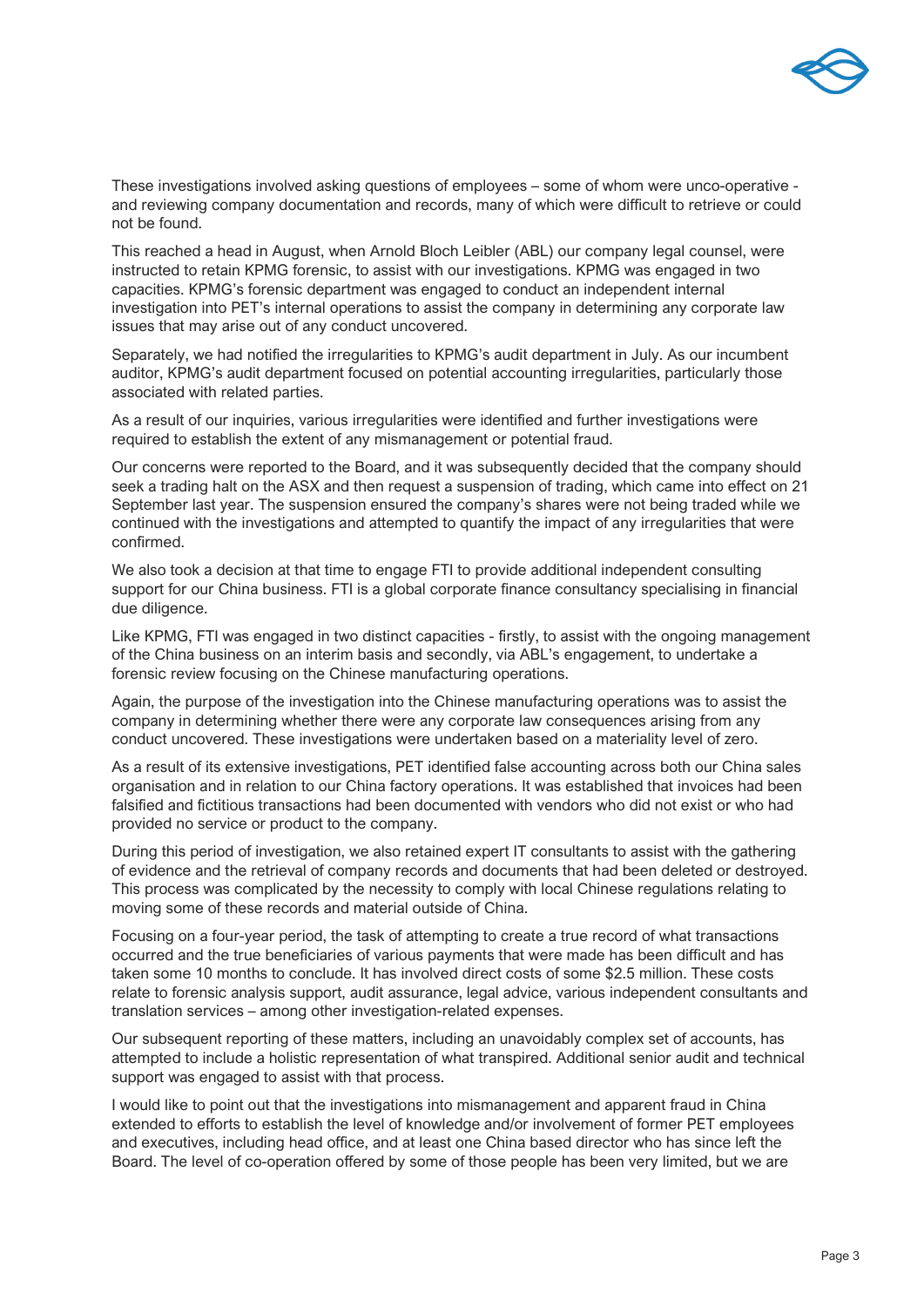

continuing those investigations in the absence of that co-operation. I'll have more to say about this a little later.

Before handing over to Matt to outline some of the related tax matters that have now become apparent and issues relating to the awarding of share options, I want to advise you of issues that have been revealed in respect of our manufacturing operations at our Changxing factory.

In 2019 the company included in ASX announcements that certain products – other than Phoslock were produced in this factory and that investments were being made to reduce wastewater discharge from the site. As a result of our investigations, we believe that the products concerned were not produced at the factory and, in the main, were sourced from suppliers associated with a former nonexecutive director of the company.

We have also identified instances of payments being made to Chinese government officials that did not appear to be legitimately required. In particular, we have identified a payment to a local government official apparently to allow wastewater to continue to be discharged into the drainage system. Our investigations are still ongoing, but we believe that such payments may have been made with the knowledge or approval of Australian-based managers.

A further potential incident of fraudulent activity that we have identified involved a fatal traffic accident in which the driver of one of the vehicles was a person hired from an outsourced labour company. Investigations have revealed this person was unlicenced and the vehicle he was driving was unregistered. Company management at the time deemed that PET had liability for the accident and authorised the payment of approximately 287,000-Australian-dollars as compensation through various third parties. However, the ultimate beneficiaries of these payments remain unclear.

So, Matt will now address the tax and share option issues….

#### **Speaker: Matthew Parker, Chief Financial Officer and Company Secretary**

Thanks Lachie.

The matters about which I am now going to brief you are complex, but it is important shareholders are advised about potential outstanding liabilities which are yet to be determined.

The company initiated a full tax review to ensure we complied with our tax obligations. As a result of the review, we adjusted income tax payable associated with the treatment of certain deductions and research and development activities.

Our investigations determined that our application in 2019 to receive 'High-Tech Enterprise Status' was falsified and involved incorrect assertions that we had certain engineering expertise and employed a certain number of engineers who were – we now know – in fact salespeople with no engineering expertise.

This had the effect of adjusting the corporate tax rate in relation to historic and future profits earned by our China subsidiaries from 15% to 25%. We also incurred late fees associated with this adjustment. These adjustments may also result in additional penalties or incur additional costs associated with rectification activities in future periods.

Currently, no amount has been provided for such costs as it is not possible to measure the contingent liability with sufficient reliability as it remains subject to the outcome of future events not wholly within the control of the Group. The cost to the Group was \$374,000 for rectifying the mis-reporting of tax and \$150,000 in forensic tax analysis over 5 years.

The investigation also identified an issue arising from the analysis by our Australian tax advisors on payroll tax associated with the vesting of options issued to employees, consultants and directors during the year ended 31 December 2019 and prior. These payroll taxes amounted to \$213,000 paid to the state revenue office for what we now believe were shares issued to people who were not eligible to receive those shares and/or under vesting conditions that were insufficiently certain. The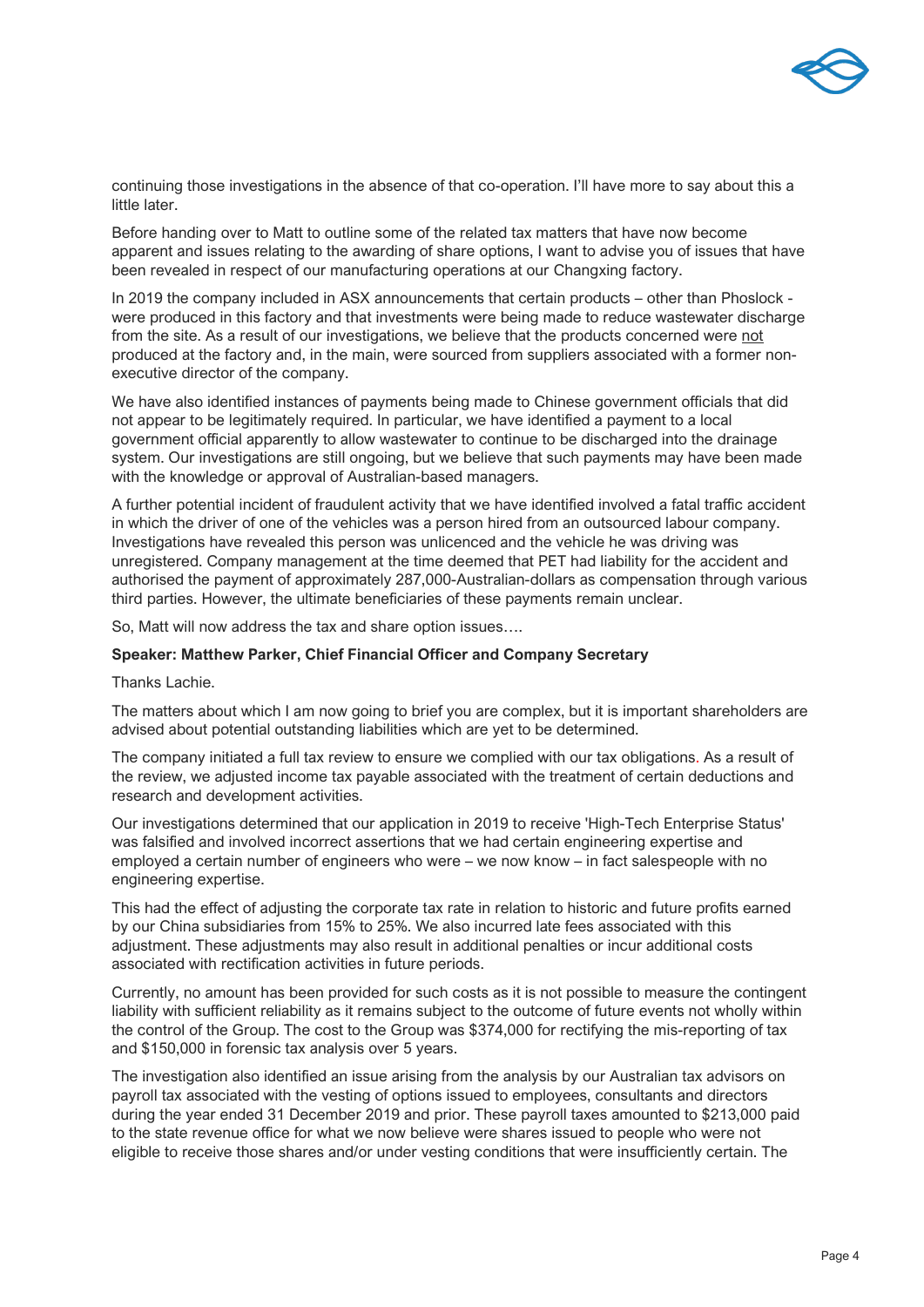

business also incurred costs of approximately \$165,000 in recovering the records and tracking down beneficiaries of the vested options to enable this calculation.

The approval process relating to the vesting of these shares lacked accounting rigour and any reasonable level of governance. The 65 million options involved equated to some 10% of the company's shares on issue at that time.

The process of unravelling the detail of what options were awarded to whom, the beneficiaries who ultimately exercised the options, what performance conditions were applied, and the various tax implications – both at an employee and company level – has been difficult, prolonged, and costly. While we have a clearer picture of what took place, we remain exposed to potential further costs and liabilities which are very difficult to quantify.

As Lachie has described the process to understand all these matters, to document them, and have them forensically audited to enable an assessment of any subsequent impact has required significant resources. The cost of this is \$2.5m, which Lachie detailed, and an additional \$1.7m for other related matters bringing the total to over \$4m. This total overall cost can be summarised in the following broad categories.

- being audited three times by two different audit firms in 10 months with very low materiality thresholds,
- legal advice across multiple jurisdictions,
- **•** forensic investigations.
- **document retrieval and recovery,**
- the recreation of accounts over four years,
- interim management,
- specialist legal and tax consultancy including a focus on share capital matters,
- **EXECTE 2018 Instigative services in relation to various suspect payments,**
- insurance related matters,
- **IF Security and jurisdiction matters, and**
- the ongoing BHZQ litigations and arbitration and potential litigation advice in Australia.

I'll now hand back to Lachie, thanks Lachie

#### **Speaker: Lachlan McKinnon, Managing Director & Chief Executive Officer**

Thanks Matt.

In summary, the incidences of apparent fraud and mismanagement that have centred on our China operations have been found to be far-reaching and to have been perpetrated over a long period of time. These matters have involved both China based employees and, we believe, previous senior management of the company based here in Australia. A large number of individuals outside of the company have also been implicated. The fraudulent activity relates to a broad cross section of matters including false accounting and falsification of invoices and service contracts; improper tax reporting; misappropriation of funds including improper payment of bonuses; the improper awarding and vesting of options and a range undisclosed related party transactions.

As we have previously reported to shareholders, our response to these matters has included the restructuring of our organisation in China; a comprehensive and systematic review of all current China contracts and contractual arrangements with third parties; and the implementation of changes which will strengthen PET China's financial reporting procedures, delegated authority policies and general risk management framework.

In terms of more recent developments……..As shareholders are aware, we have had to go through a process of appointing a new auditor after KPMG resigned. As the Chairman has noted, the Board took the decision to have this year's first half financials audited – rather than just reviewed, as is typically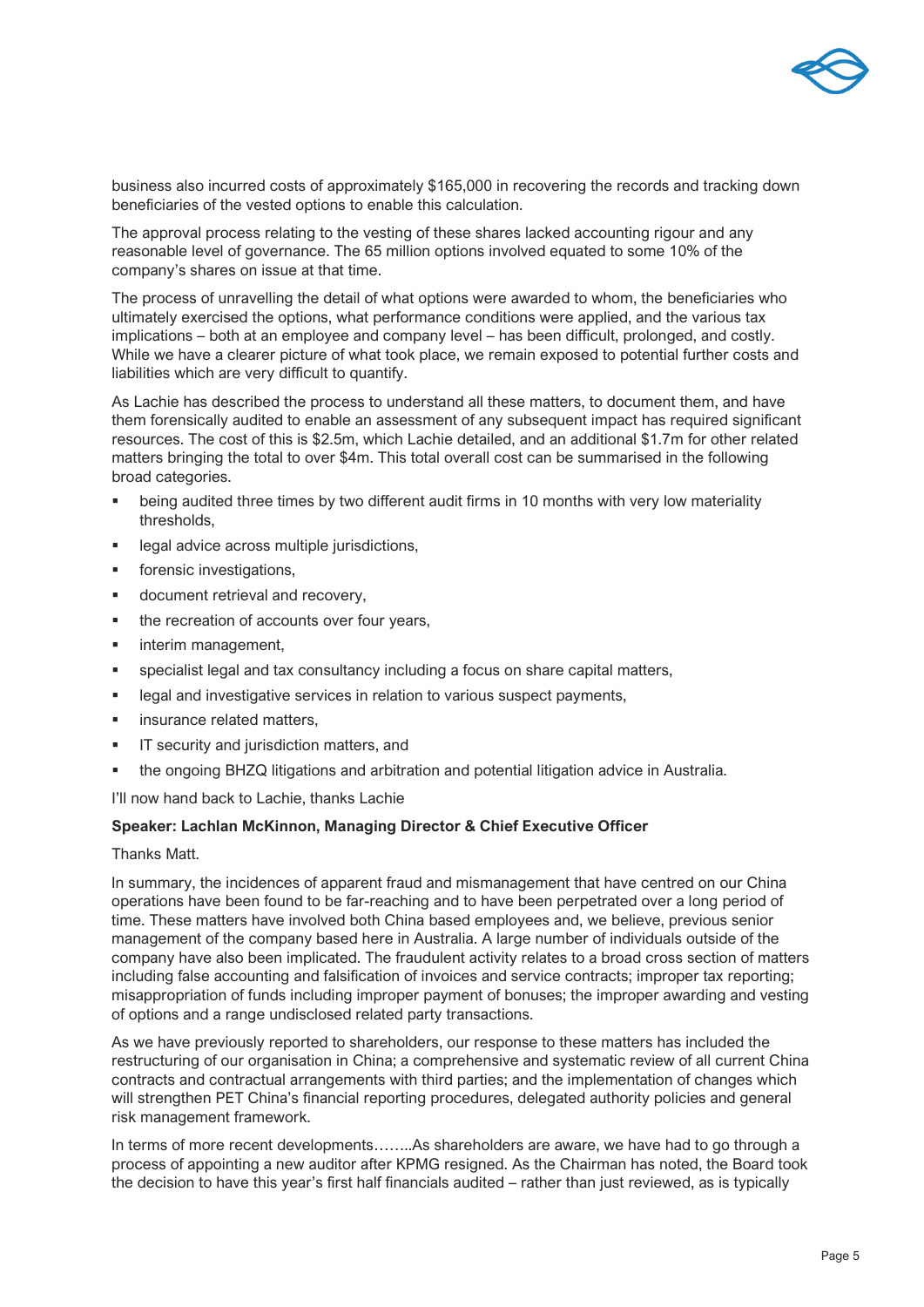

the case for half year numbers. This provides a basis for the preparation of unqualified accounts for the second half.

Due to our investigations into certain payments that have been made, we are concerned that criminal activity may have occurred and have therefore decided to enter into a cooperative working relationship with the Australian Federal Police. To date, we have expended some \$1.2 million on our investigations into these payments, which Matt detailed in his summary

We also continue to deal with the BHZQ and Xingyun lake receivables. This is a very complex matter which involves contractual transactions, payments, related party involvements and other details which are not yet fully understood. The BHZQ receivable is now the subject of arbitration and court review in China. The revenue and profit recorded for projects such as these were used as a material driver in support of the prior management's decision to award options to a range of beneficiaries, despite the vesting condition lacking accounting rigour and any reasonable level of governance.

I would also like to confirm that we are continuing to investigate potential claims against certain individuals and, to the extent that PET receives advice that these claims are viable, PET intends to pursue them as soon as possible with the aim of having the relevant parties held accountable for their actions and in the hope that some of the misappropriated company funds can be recovered.

Although investigations are still ongoing, we are now at a point where we believe we have taken all reasonable steps to establish what occurred and to place the business on a sound footing. We have confronted these difficult issues head-on and with a determination to have them fully addressed. Let me just recap on what steps we have taken:

- 1. Accessing company records and attempting to restore deleted and missing items to the best of our ability.
- 2. Understanding the systems and processes used by previous management.
- 3. Reconstructing a set of company accounts going back 5 calendar years and covering 4 years of accounts.
- 4. Investigating fraudulent or suspicious transactions.
- 5. Seeking to identify all corporate law issues arising out of irregular conduct
- 6. Conducting a forensic review of manufacturing operations.
- 7. Reviewing our compliance with environmental waste disposal and bring the company into compliance.
- 8. Recalculating our known tax obligations and make good our compliance, including the payment of late fees.
- 9. In so far as we can, tracing all payments to third parties, related parties and staff and determining their legitimacy.
- 10. Reviewing all customer contracts.
- 11. Reviewing all employment contracts and develop replacement contracts reflecting best practice.
- 12. Restructuring our China business, including the recruitment of a trusted and skilled management team.
- 13. Recruiting skilled management and sales people to support our global operations.
- 14. Tightening all financial controls.
- 15. Renewing the Board of Directors and strengthen corporate governance.
- 16. Rolling out a complete set of company policies in line with best practice, and
- 17. Bringing remuneration and incentive schemes up to date and in accordance with best practice.

The cost to the company has been significant. But we believe we are through the difficult and complex tasks of reconstructing our accounts and attending to the known tax issues. While there is more work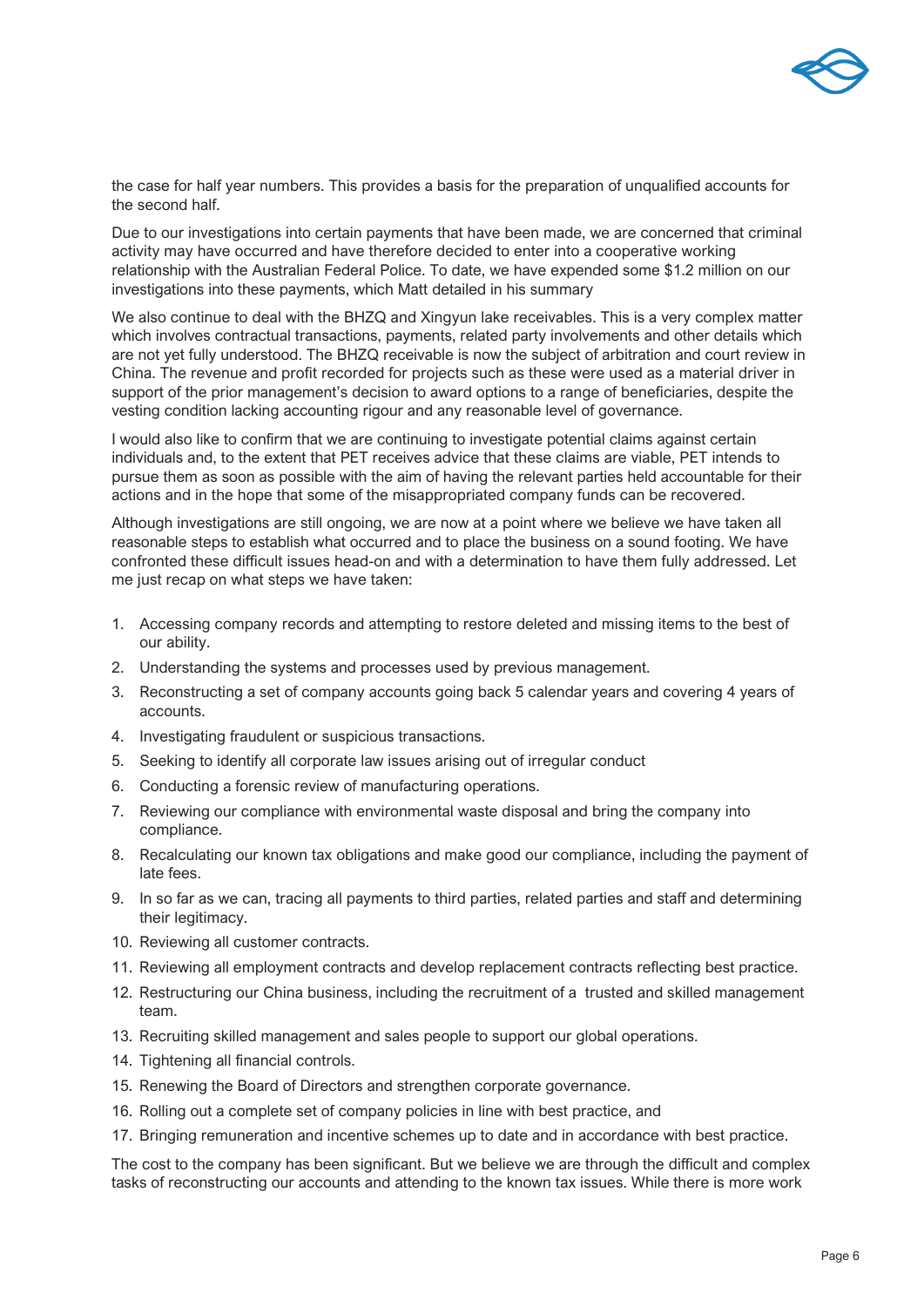

to do, including in relation to tracking down people who were responsible for these matters - or who have improperly benefited - these costs are not expected to be at the levels we have already expended.

I might hand back to the chairman to make some concluding remarks on these matters before I provide a brief update on our current business activities.

#### **Speaker: David Krasnostein AM, Chairman**

Thank you Lachie.

After listening to Lachie and Matt describe their first 18 months at the company, I hope you now have an insight into the mountain of issue they have been dealing with, the stressful environment they have been working in, and the progress they have made in getting us to a point where we can now look forward to growing shareholder value and capitalise in the enormous opportunities out there.

I have already seen more of their time and energy focussed outward rather than inward as they devote more time to doing the jobs they were excited about and why they joined us in the first place.

I would like to reiterate that we intend to take legal action against those responsible for the fraud, mismanagement and gross negligence that we have found and that have resulted in loss and damage to the company.

We are in the final stages of examining the viability of those claims. We will update you with further information as soon as we confirm that we have viable claims, and proceedings are commenced. We would like to emphasise that any action we do take will be taken with strong regard to costs – we will not spend money unless it is justified.

As Matt and Lachie have made clear, we have gone to considerable lengths to ensure our accounts are now fair and accurate.

Given the changes we have implemented, our financial controls and management processes are now tight and fit for purpose and we have a management team in place that is capable, motivated and has demonstrated an incredible commitment to set this company back on a course whereby shareholders can have full confidence in our operations.

And you have a largely new Board that is committed to high governance standards and to rebuilding value for all shareholders.

On that note – and before we open up to questions - I would like to ask Lachie to provide a brief overview of how the business is currently tracking.

#### **Speaker: Lachlan McKinnon, Managing Director & Chief Executive Officer**

Business update: unscripted

This announcement has been approved by the Chairman and Managing Director.

**Matthew Parker** Company Secretary

 $=$  end  $=$ 

**For further information please contact:**

**Lachlan McKinnon Greg Slade** Managing Director and CEO **Investor Relations E**: [lmckinnon@phoslock.com.au](mailto:lmckinnon@phoslock.com.au) **E**: [gslade@phoslock.com.au](mailto:gslade@phoslock.com.au) **P**: +61 3 9110 0002 **P**: +61 488 917 882